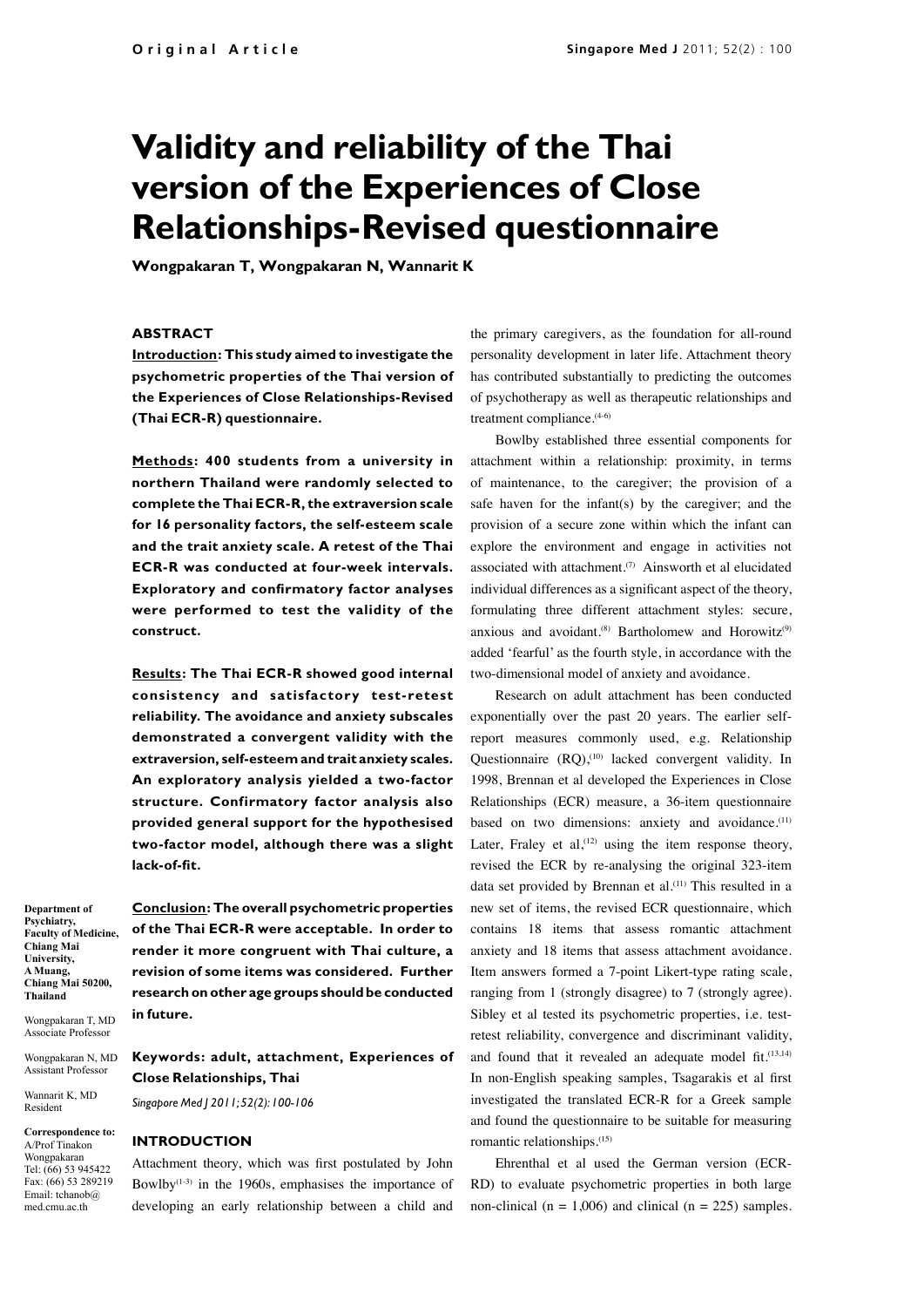Good results were obtained for the use of the ECR-RD (Cronbach's alpha =  $0.91/0.92$ ), and the study was also found to demonstrate construct validity.<sup>(16)</sup> However, when Fairchild and Finney investigated the internal structural validity of the ECR-R using confirmatory factor analysis, they found that it supported the hypothesised two-factor model, but also revealed a minor model lack-of-fit and low communalities  $(R<sup>2</sup>)$ , suggesting that some items may represent extraneous constructs.(17) In Asia, Li and Kato developed the Chinese version of the ECR and tested it with 371 college students.<sup>(18)</sup> Rosenberg self-esteem scale (RSES) and other-view scale were used to test for convergence validity. This Chinese version has been demonstrated to reveal adequate psychometric properties for both validity and reliability.

In this study, we aimed to evaluate the psychometric properties of the Thai ECR-R by testing it with non-clinical samples, as well as study the romantic attachment styles of Chiang Mai University undergraduates. As the ECR-R was constructed based on the two-factor model theory, we aimed to test the level of fit of the two-factor model using exploratory and confirmatory factor analysis. State-Trait Anxiety Inventory (STAI) scale and RSES were used to examine the convergence validity. We hypothesised that the anxiety sub-scale would be positively correlated with the anxiety scale, and negatively correlated with the self-esteem scales. Although anxiety, as measured by the STAI, and self-esteem should be reflected more through intrapersonal frustration or calm feelings rather than interpersonal behaviours like attachment anxiety, evidence of its correlation was found.(15) For attachment avoidance, we adopted the extraversion scale to test for convergence validity. We expected to find a negative correlation between extraversion and the avoidance subscale, although extraversion measures a more general social expression than an individual relationship.<sup>(19)</sup> Finally, in order to ascertain the individual attachment style, anxiety and avoidance scores were plotted on a graph with two axes: anxiety and avoidance, thus creating four quadrants: secure (low anxiety, low avoidance), preoccupied (high anxiety, low avoidance), fearfulavoidant (high anxiety, high avoidance) and dismissing (low anxiety, high avoidance).<sup>(11)</sup>

#### **METHODS**

A total of 400 undergraduate students from seven departments of Chiang Mai University, Thailand, were randomly selected to participate in the study. The sample size calculation was determined using the formula below, where  $d = 0.1$  and  $N = 22,922$  (2007). The calculated sample size of 328 was expanded to 400 in order to ensure

an appropriate size for factor analysis, as suggested by Comrey and Lee.<sup>(20)</sup>

$$
n = \frac{Z^2 N\delta^2}{Z^2 \delta^2 + Z^2 N d^2}
$$

The following questionnaires were used: demographic data, the Thai ECR-R, Thai STAI, Thai RSES and the extraversion scale of Thai 16 Personality Factor (16PF). STAI is a commonly used trait-anxiety scale developed by Spielberger et al,<sup>(21)</sup> with a 20-item instrument used to reveal trait-anxiety. Respondents use a 4-point scale ranging from 1 (not at all) to 4 (mostly), with higher scores associated with greater feelings of anxiety. An example of a response is "I feel secure". The Thai version of STAI used in this study showed concurrent validity with the revised Anxiety Sensitivity Index ( $r = 0.44$ ,  $p < 0.01$ ), and good internal consistency (Cronbach's alpha =  $0.90$ ).<sup>(22)</sup> We used this scale to examine the convergent validity for the anxiety dimension of the Thai ECR-R. In this study, the Thai STAI had a satisfactory internal consistency ( $\alpha$  = 0.89).

The RSES (23) was also used to examine convergent validity. It is a 10-item questionnaire that uses a 4-point Likert scale, with answers ranging from 'strongly agree' to 'strongly disagree'. Higher scores were associated with higher levels of self-esteem. An example is "On the whole, I am satisfied with myself". This measurement has been validated and found to demonstrate acceptable reliability and validity.(24) In this study sample, the Thai RSES revealed good internal consistency ( $\alpha = 0.87$ ).

The 16PF questionnaire was developed by Cattell et al<sup> $(25)$ </sup> to discriminate among eight dimensions of personality. Three rating scales indicate the type of personality, where 0 means neutral, and where 1 and 2 are opposite attributes; for example, trusting/paranoid. The 16PF is widely used to measure personality traits. The Thai version was evaluated here for its content validity, which was acceptable, and also tested for its internal consistency ( $\alpha = 0.61 - 0.88$ ).<sup>(26)</sup> In this study, a second order extraversion containing 46 items was drawn in order to assess concurrent validity of the avoidance subscale of the Thai ECR-R. The Thai version of the ECR-R was translated from the original English version, and is a 36-item, self-reporting instrument for measuring adult romantic attachment. The ECR-R has two dimensions: anxiety and avoidance. 18 items assess the anxiety subscale and another 18 items assess the avoidance subscale. Respondents were measured using a 7-point scale that ranged from 1 ('strongly disagree') to 7 ('strongly agree'), such that higher scores were associated with higher levels of anxiety or avoidance.

The original ECR-R was translated into Thai via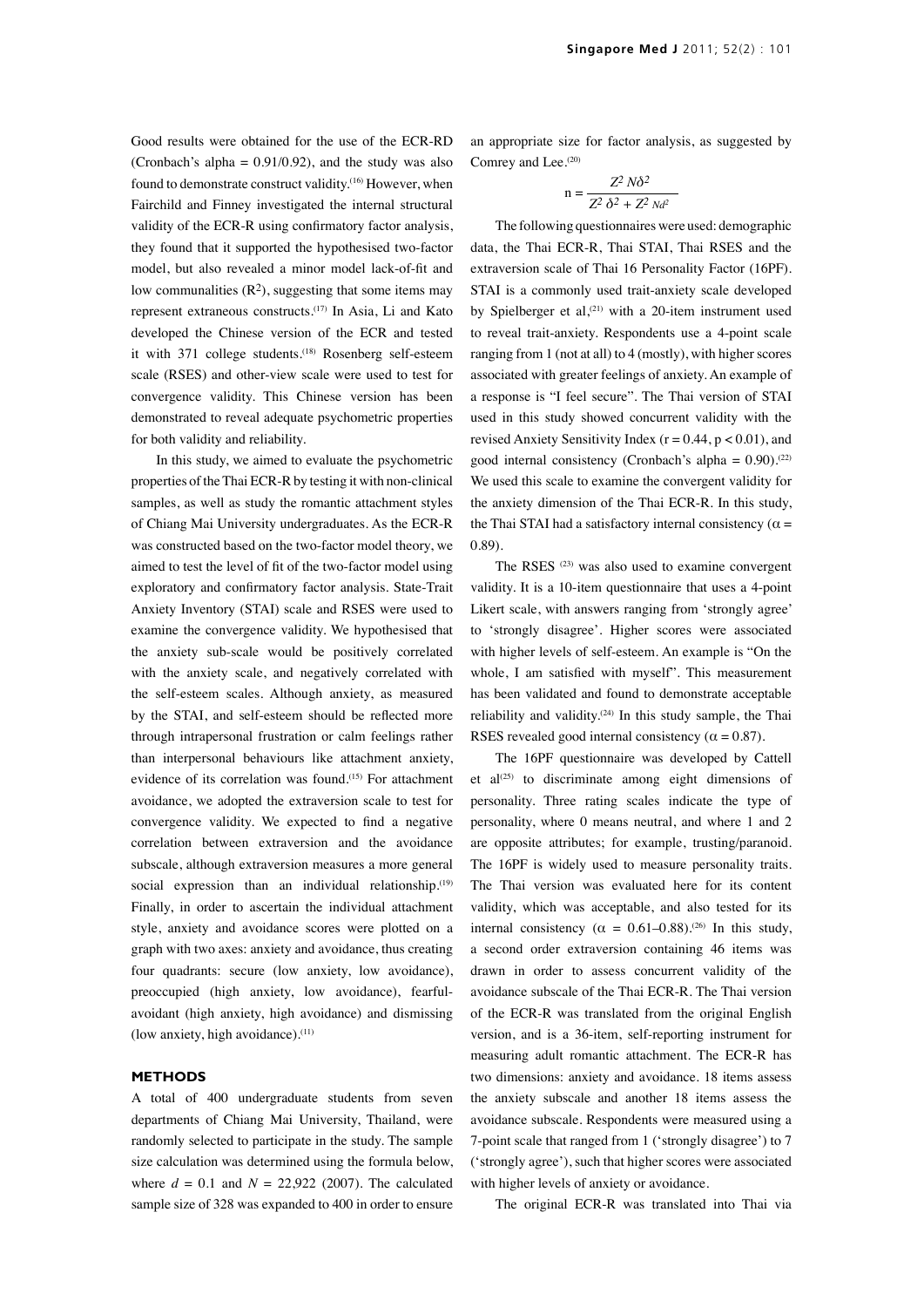# **Table 1. Factor structure of theThai ECR-R.**

|     | Avoidance subscale Cronbach's alpha = 0.91                                                                                                                                                | Factor I | Factor 2 R <sup>2</sup> |       |
|-----|-------------------------------------------------------------------------------------------------------------------------------------------------------------------------------------------|----------|-------------------------|-------|
|     | 34. I find it easy to depend on romantic partners.<br>ฉันพบวาเป็นเรื่องที่คอนขางงายที่จะไกลซิดกบคูของฉน                                                                                   | 0.755    | $0.117$ 0.480           |       |
|     | 33. Lifeel comfortable depending on romantic partners.<br>ฉันรูสึกสบายใจในการพึ่งพาคนที่ฉันรัก                                                                                            | 0.754    | 0.098 0.579             |       |
|     | 30. Ltell my partner just about everything.<br>ฉนบอกคูของฉน แทบทุกเรอง                                                                                                                    | 0.735    | 0.036 0.540             |       |
|     | 32. It's not difficult for me to get close to my partner.<br>้เป็นเรื่องไมยากที่ฉันจะไกลซิดกับคูของฉัน                                                                                    | 0.715    | 0.049 0.525             |       |
|     | 31. I talk things over with my partner.<br>ฉันมักจะถกปัญหากับคูของฉัน                                                                                                                     | 0.713    | 0.033 0.504             |       |
|     | 15. I find it easy to depend on romantic partners.<br>ฉันพบวาเป็นเรื่องงายที่จะพึ่งพาคนที่ฉันรัก                                                                                          | 0.707    | 0.103 0.470             |       |
| 4.  | I feel comfortable sharing my private thoughts and feelings with my partner.<br>ฉนรูสกสบายไจทจะแบงปนความคด ความรูสกสวนตวของฉนไหคูของฉน                                                    | 0.704    | $0.068$ 0.461           |       |
|     | 14. Lusually discuss my problems and concerns with my partner.<br>ฉันมักจะปริกษาปัญหาและความกังวลกับคูของฉัน                                                                              | 0.703    | $0.001$ $0.480$         |       |
| 35. | It's easy for me to be affectionate with my partner.<br>เป็นเรื่องงายสำหรับฉันที่จะแสดงออกถึงความรักไคร เสนหากับคู่ของฉัน                                                                 | 0.697    | $-0.034$ 0.480          |       |
| 29. | It helps to turn to my romantic partner in times of need.<br>มันชวยไดหากฉันจะหันไปพึ่งคนที่ฉันรักในยามที่ตองการความช่วยเหลือ                                                              | 0.660    | 0.01                    | 0.421 |
| 8.  | I find it relatively easy to get close to my partner.<br>ฉันรู้สึกสบายๆเวลาใกลชิดกับคนที่ฉันรัก                                                                                           | 0.650    | $0.138$ 0.404           |       |
|     | 36. My partner really understands me and my needs.<br>ครักของฉันเขาใจฉันและเขาใจความตองการของฉันจริงๆ                                                                                     | 0.634    | $0.136$ $0.411$         |       |
| 2.  | I prefer not to show a partner how I feel deep down.<br>ฉันเลือกที่จะไมแสดงรูสึกลึกๆในจิตใจของฉันกับคูของฉัน                                                                              | 0.619    | $-0.016$ 0.375          |       |
|     | II. I prefer not to be too close to romantic partners.<br>ฉันเลือกที่จะไม่ไกลซิดกับคนที่ฉันรักจนเกินไป                                                                                    | 0.523    | $0.157$ $0.251$         |       |
|     | 24.   I get uncomfortable when a romantic partner wants to be very close.<br>ฉันรูสึกไมสบายใจเมื่อคนที่ฉันรักต่องการที่จะใกล่ซิดกับฉัน                                                    | 0.500    | $0.272$ 0.213           |       |
|     | 13. I don't teel comtortable opening up to romantic partners.<br>ฉันรูสึกไมสบายใจที่จะเปิดเผยตัวตนกับคนที่ฉันรัก                                                                          | 0.510    | 0.470 0.226             |       |
| 6.  | I find it difficult to allow myself to depend on romantic partners.<br>ฉันพบวามันเป็นเรื่องยากสำหรับฉันที่จะยอมพิ่งคนที่ฉันรัก                                                            | 0.465    | 0.321 0.227             |       |
|     | $17.$ I am nervous when partners get too close to me.<br>ฉันรูสึกวิตกกังวลเวลาที่คูของฉันมาไกลซิดสนิมสนมมากเกินไป                                                                         | 0.399    | $0.298$ $0.135$         |       |
|     |                                                                                                                                                                                           |          |                         |       |
|     | Anxiety subscale Cronbach's alpha = 0.89                                                                                                                                                  | Factor I | Factor 2 R <sup>2</sup> |       |
|     | 22. When I show my feelings for romantic partners, I'm afraid they will not feel the same about me.                                                                                       | 0.059    | 0.771                   | 0.584 |
|     | ้เวลาที่ฉันแสดงออกถึงความรูสึกที่มีตอคนที่ฉันรัก ฉันกึกลั่ววาเขาจะไม่มีความรูสึกเหมือนกับที่ฉันมี<br>26. Liworry that romantic partners won't care about me as much as I care about them. | 0.102    | 0.760 0.582             |       |
|     | ฉันกังวลวาคูรักของฉันจะไมหวงใยฉันเทากับที่ฉันหวงใยเขา<br>19. Loften worry that my partner will not want to stay with me.<br>ฉนมกจะกงวลวาคูของฉนไมตองการทจะอยูกบฉน                         | 0.192    | 0.735 0.546             |       |
| 3.  | I often worry that my partner doesn't really love me.<br>ฉันมักจะกังวลวาคูของฉันไมไดรักฉันจริง                                                                                            | 0.116    | 0.689 0.485             |       |
| 7.  | When my partner is out of sight. I worry that he or she might become interested in someone else.                                                                                          | 0.020    | $0.688$ 0.461           |       |
|     | เมื่อฉันไม่เห็นคูของฉัน ฉันก็กังัวลใจวาเขาอาจจะไปสนใจคนอื่น<br>27. I worry that I won't measure up to other people.<br>ฉนกงวลวาฉันจะไมเทียบเทาคนอื่น                                      | 0.106    | 0.677 0.434             |       |
|     | 20. I find that my partner (s) don't want to get as close as I would like.                                                                                                                | 0.307    | 0.643 0.424             |       |
|     | ฉันพบวาคูของฉันไมตองการใกลซิดกับฉันอยางที่ฉันตองการ<br>10. My romantic partner makes me doubt myself.<br>คนรักของฉันทำไหฉันสงสัยไนตัวเอง                                                  | 0.250    | 0.609 0.347             |       |
|     | 21. l worry a lot about my relationships.<br>ฉันกงวลไจมากไนเรื่องความสัมพันธกับคนอื่น                                                                                                     | 0.212    | 0.605 0.344             |       |
| ı.  | I'm afraid that I will lose my partner's love.                                                                                                                                            | $-0.201$ | 0.597 0.335             |       |
| 25. | ฉันกลัววาฉันจะสูญเสียความรักจากคูของฉัน<br>Sometimes romantic partners change their feelings about me for no apparent reason.                                                             | 0.185    | 0.586 0.335             |       |
|     | ี บางครงคูรกของฉนกเปลยนแปลงความรูสกของเขาทมตอฉนไดยไมมเหตุผลเดนชด<br>28. My desire to be very close sometimes scares people away.                                                          | 0.160    | 0.579 0.297             |       |
|     | ความปรารถนาที่จะไกลชิดกับบุคคลอื่นของฉัน บางครั้งกลับทำใหบุคคลนั้นกลัว<br>.l2. I'm afraid that once a romantic partner gets to know me, he or she won't like who I really am              | 0.415    | $0.562$ $0.311$         |       |
|     | ฉันกลัววาเมื่อคนที่ฉันรักรูจักตัวตนที่แทจริงของฉันแลว เขาจะไมชอบฉัน<br>$16.$ It makes me mad that I don't get the affection and support I need from my partner.                           | -0.199   | 0.531 0.224             |       |
|     | ้มันจะทำใหฉันไกรธ ถาฉันไมโดความรักและกำลังใจจากคูรักเวลาที่ฉันตองการ                                                                                                                      | 0.307    | 0.453 0.208             |       |
| 5.  | I often wish that my partner's feelings for me were as strong as my feelings for him or her.                                                                                              | $-0.323$ | 0.384 0.144             |       |
| 9.  | ฉันมักจะปรารถนาไหคูรักของฉันมีความรูสึกตอฉันเทากับที่ฉันรูสึกตอเขา<br>I do not often worry about being abandoned.<br>สวนไหญแลว ฉันไมกังวลกับการถูกทอดทิง                                  | $-0.028$ | 0.354 0.154             |       |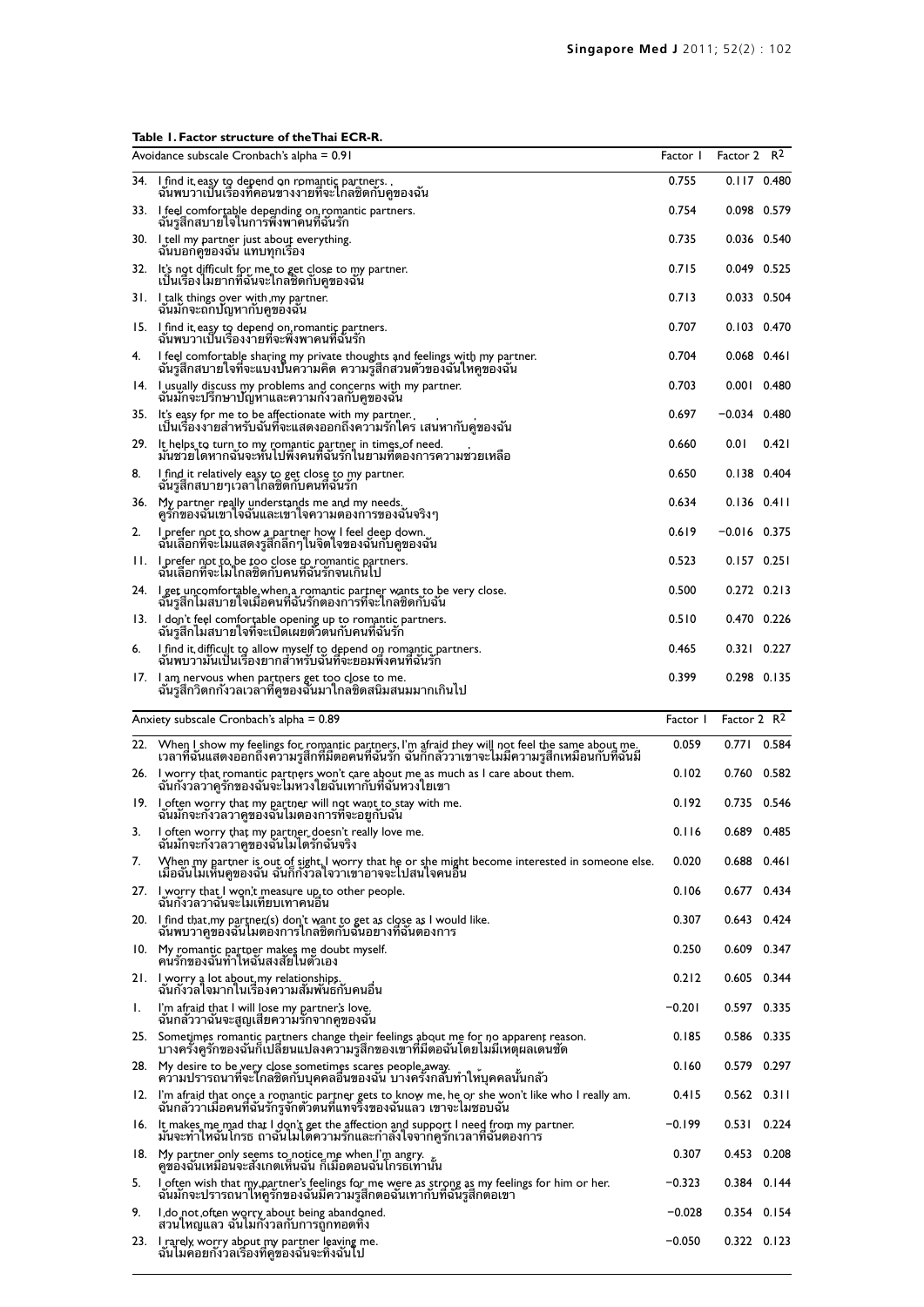the following steps: (a) The first author translated the original English version of the ECR-R into Thai, followed by an item-by-item comparison; (b) A bilingual person (an English-Thai school teacher), who had not been exposed to the original ECR-R, did the back-translation into English. Cultural adaptations and comparisons of reading difficulty were checked; (c) The original and the new English versions were compared and reviewed by consensus (comprising a bilingual psychologist and the authors). A few disagreements were found, so the process outlined above was repeated with these items. All 36 translated items were accepted by consensus in the second revision. A field trial was then carried out with 30 students; and (d) Anomalies in the results were flagged, and a final revision was made to make minor changes or correct printing errors.

All instruments were completed by randomly selected student participants who gave their written consent. Six weeks later, the Thai ECR-R was administered and completed by 136 participants. We investigated the factor structure by exploratory factor analysis and principal component with oblique rotation. During the sixweek retest period, to assess the model fit, we adopted confirmatory factor analysis with the retest group using the criteria recommended by Hu and Bentler.<sup>(27)</sup>

#### **RESULTS**

The mean age of the samples was  $20.36 \pm 2.0$  (range 18–34) years. The male:female ratio was 143 (36%): 257 (64%). 33% of participants were in a relationship at the time of the study, with the period of relationship ranging from  $1-133$  (mean  $28.38 \pm 25.09$ , mode  $24.50$ ) months. The mean anxiety subscale for the Thai ECR-R was  $3.46 \pm 0.99$ , and avoidance was  $2.89 \pm 0.95$ . There was no significant gender difference in the avoidance or anxiety scores, no correlation between age and the Thai ECR-R score and no gender difference in the distribution of the attachment style. The distribution of the romantic attachment style of the Chiang Mai University sample was as follows: secure 57.6%, preoccupied 14.4%, fearful 4.3% and dismissing 23.7%. The fearful style was more prevalent in male participants, while a preoccupied style was more prevalent in female participants.

The mean and standard deviation of each item ranged from 2.27  $\pm$  1.25 to 5.34  $\pm$  1.55. To ensure univariate normality, Kline<sup>(28)</sup> suggested cut-off points of the absolute values of 3.0 and 8.0 for skew and kurtosis, respectively. The skew of the Thai ECR-R for the 36 items ranged from −0.839 to 0.757, while the values for kurtosis ranged from −0.051 to 0.513, indicating that the responses followed a normal distribution. Factor analysis,

using unrotated principal component analysis, extracted six components that explained 57.25% of the variance (Eigenvalues  $> 1$ ), while 41% was accounted for by two components. Oblique rotation (delta  $= 0$ ) was applied, and each factor explained the same cumulative percentage of variances. Although six factors with Eigenvalues > 1 were extracted, there was a steeply decreasing trend after the second factor. This suggested a tendency to favour a two-factor model. Items 12 and 18 in the anxiety subscale were found to be outliers.

The second principal component analysis, forcing two factors with oblique rotation (delta  $= 0$ ) and Kaiser normalisation, was performed. This resulted in all items being loaded on the designated scales. However, items 13 and 6 of the avoidance subscale, as well as items 20, 12, 18 and 5 of the anxiety subscale, had loadings greater than 0.30 above other factors. The loading was 0.31–0.77 for the anxiety subscale and 0.38–0.77 for the avoidance subscale. (Table I). Table I shows the original version and the Thai version of the ECR-R. All items had higher loading on their intended factor; however, item 17 on the avoidance factor, and items 12, 18 and 5 on the anxiety factor had a high loading of other factors as well. Some items were assumed to be loaded on the third factor, i.e. items 10, 12, 18, 20, 21, 25 and 28. Interestingly, all seven of these items seemed to address extraneous content such as anger, closeness and self-doubt.

During the six-week retest period, 136 participants completed the questionnaire. The mean age of the participants was  $19.69 \pm 0.72$  (range 18–25) years. The male:female ratio was equal, at 68 each. The mean anxiety subscale of the retest group was  $3.29 \pm 1.02$  and the avoidance was  $2.89 \pm 0.80$ . There were no significant gender differences in terms of the avoidance or anxiety scores. To explore the model fit of the structural equation by confirmatory factor analysis, data collected during this period was analysed. The raw data was used to create a covariance matrix, and maximum likelihood estimation was employed to estimate the parameters of the model and fit indices. Maximum likelihood was used because it produces more accurate fit indices and less biased parameters than the generalised least squares estimation. (29) The standardised path coefficients in the two-factor solution was 0.14–0.82 for items assessing avoidance, and 0.27–0.83 for those assessing anxiety. These two latent factors correlated at  $0.27$ , and  $R<sup>2</sup>$  was  $0.07-0.70$  (see Table II).

The level of fit of the model was examined using several fit indices. A lack-of-fit or poor fit indicates misspecification. Based on our investigation of the sensitivity of various fit indices, the following absolute fit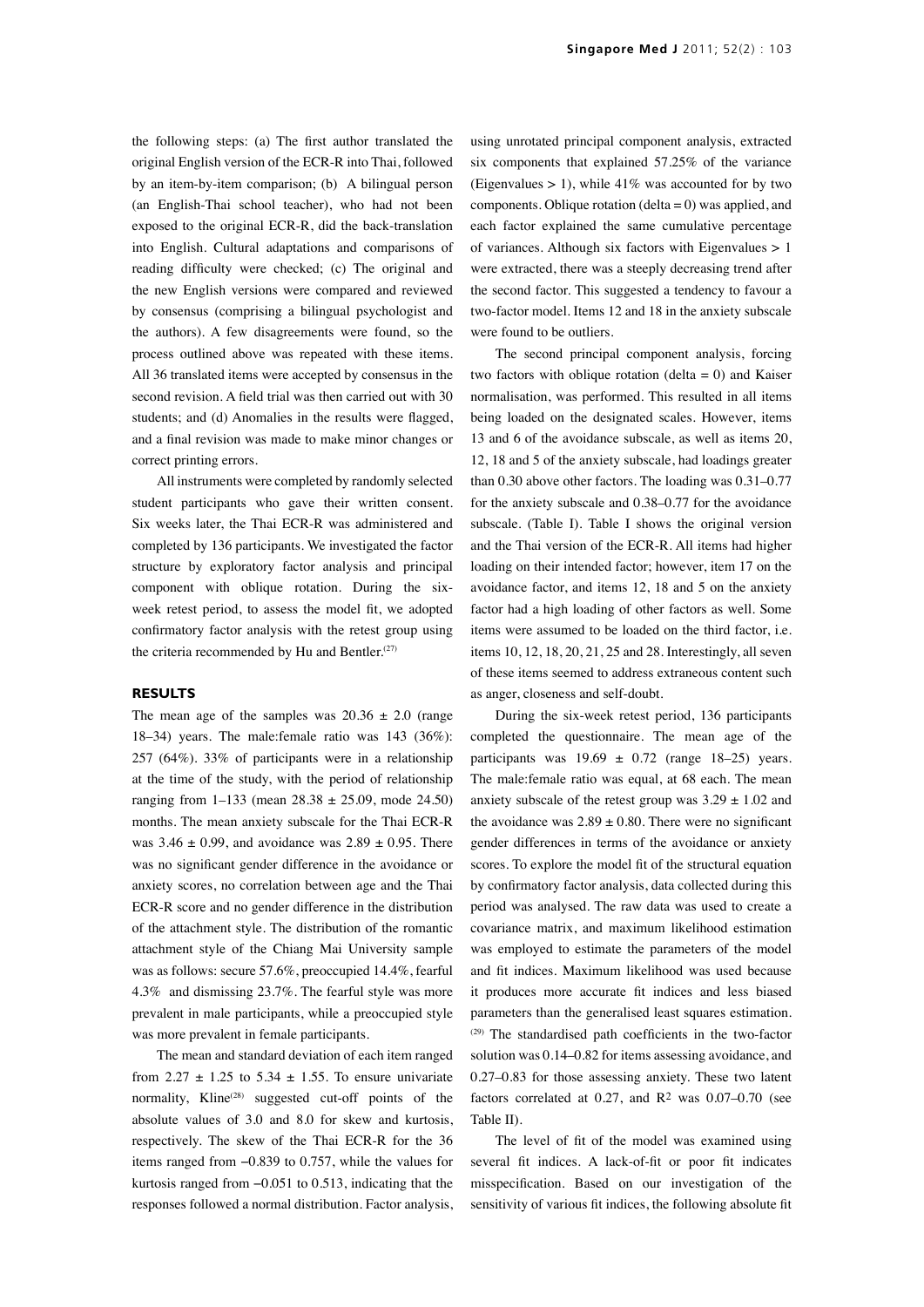| Table II. The standardised regression weights and the $\mathsf{R}^2$ |  |
|----------------------------------------------------------------------|--|
| of the two-factor model.                                             |  |

| Item                    | Avoidance    | R <sup>2</sup> |
|-------------------------|--------------|----------------|
| 29                      | 0.82         | 0.67           |
| 4                       | 0.71         | 0.51           |
| 33                      | 0.67         | 0.45           |
| 15                      | 0.64         | 0.41           |
| 8                       | 0.64         | 0.41           |
| 30                      | 0.59         | 0.35           |
| $\overline{2}$          | 0.58         | 0.34           |
| $\overline{\mathbf{4}}$ | 0.57         | 0.32           |
| 31                      | 0.55         | 0.30           |
| 35                      | 0.54         | 0.29           |
| 6                       | 0.50         | 0.25           |
| 32                      | 0.49         | 0.24           |
| 34                      | 0.49         | 0.24           |
| 36                      | 0.48         | 0.23           |
| 17                      | 0.29         | 0.08           |
| 24                      | 0.28         | 0.08           |
| 13                      | 0.23         | 0.05           |
| $\mathbf{H}$            | 0.14         | 0.02           |
| Item                    | Anxiety      | R <sup>2</sup> |
|                         |              |                |
| 22                      | 0.83         | 0.70           |
| 23                      | 0.80         | 0.64           |
| 26                      | 0.77         | 0.59           |
| 9                       | 0.73         | 0.54           |
| 19                      | 0.71         | 0.50           |
| 7                       | 0.71         | 0.50           |
| 27                      | 0.69         | 0.48           |
| 21                      | 0.69         | 0.47           |
| 18                      | 0.68         | 0.46           |
| 3                       | 0.65         | 0.42           |
| 28                      | 0.61         | 0.38           |
| 20                      | 0.60         | 0.36           |
| $\overline{10}$         | 0.57         | 0.32           |
| I                       | 0.56         | 0.31           |
| 16                      | 0.52         | 0.27           |
| 25                      | 0.35         | 0.12           |
| 12<br>5                 | 0.30<br>0.27 | 0.09<br>0.07   |

indices were used to identify the model misspecification: the Comparative Fit Index (CFI), the root mean square error of approximation (RMSEA) and the standardised root mean square residual (SRMR). Chi-square statistics was used to evaluate the difference between the sample covariance matrix and the implied covariance matrix from the hypothesised model.<sup>(32)</sup> As suggested by Hu and Bentler,<sup>(27,30,31)</sup> CFI ≥ 0.95, normed fit index (NFI) ≥ 0.9, RMSEA  $\leq$  0.6 and the standardised SRMR  $\leq$  0.08 were indicative of the level of fit of the model. Our results demonstrated that the two-factor model of the Thai ECR-R demonstrated a fair level of fit (CFI =  $0.95$ ,  $NFI = 0.81$ , RMSEA = 0.04 and SRMR = 0.10). The chi-square difference supported the hypothesis that the two-factor solution was significantly better than the onefactor solution  $(\Delta \chi^2(1) = 433.6, p < 0.001)$ 

There were large standardised residuals for items 22

and 13 (4.89), items 13 and 26 (4.12), items 19 and 13 (5.04), and items 24 and 10 (4.5). With a correct model, most standardised residuals should be less than two in terms of absolute value. $(33)$  All pairs were intended to measure the same factor, except for items 20 and 13. Therefore, modification indices were used to investigate a lack-of-fit. The modification indices suggested that there were correlated error terms between items 24 and 17 (decrease in  $\chi^2 = 22.8$ ), both of which addressed the response "Feel uncomfortable when close to a partner", and items 19 and 20 (decrease in  $\chi^2 = 34.06$ ), both of which addressed the response "Feel worried about being rejected". In terms of item cross-loadings, modification indices also suggested that adding a path from the avoidance factor to items 1, 5 and 9 and adding a path from the anxiety factor to items 2, 6, 11, 13, 14, 17 and 24 would decrease the sum of  $\chi^2$  by 115.61. This indicated that the items contained variances explained by both the anxiety and avoidance factors. It was also found that items 5, 9 and 23 on the anxiety factor scale and items 36, 11, 13, 17 and 24 on the avoidance factor scale had less than 0.2 on the R2 values.

Regarding convergent validity, we investigated the correlation between the Thai ECR-R and external measurements. We analysed the relationship between the anxiety subscale of the Thai ECR-R and the trait anxiety and self-esteem scores, as well as between the avoidance subscale and the extraversion score of the 16 PF. The results were as expected. The anxiety subscale correlated positively with trait anxiety  $(r = 0.42, p < 0.01)$  and negatively with the self-esteem score  $(r = -0.23, p < 0.01)$ . Similarly, the avoidance subscale correlated negatively with the extraversion score ( $r = -0.16$ ,  $p < 0.01$ ) In the reliability study, we found that the Thai ECR-R had good internal consistency ( $\alpha = 0.90$ ). The avoidance subscale yielded  $\alpha = 0.91$ , whereas the anxiety subscale yielded  $\alpha = 0.89$  (Table I). Test-retest reliability was assessed by the intra-class correlation coefficient (ICC) during the six-week retest period. The means of the summed scores during the first and second period were  $2.97 \pm 0.82$  and  $3.09 \pm 0.75$  (r = 0.80, p < 0.001), respectively. The mean difference was  $-0.11 \pm 0.51$  (95% confidence interval [CI] −0.2 to −0.03). The ICC of the total score was 0.80 (95% CI 0.73–0.85). In terms of test-retest correlation of the subscales, the correlation coefficient was 0.72 (95% CI 0.62–0.79) for the anxiety scale and 0.77 (95% CI 0.69– 0.83) for the avoidance scale.

## **DISCUSSION**

Regarding the attachment style distribution, our study found that a secure attachment style was predominant,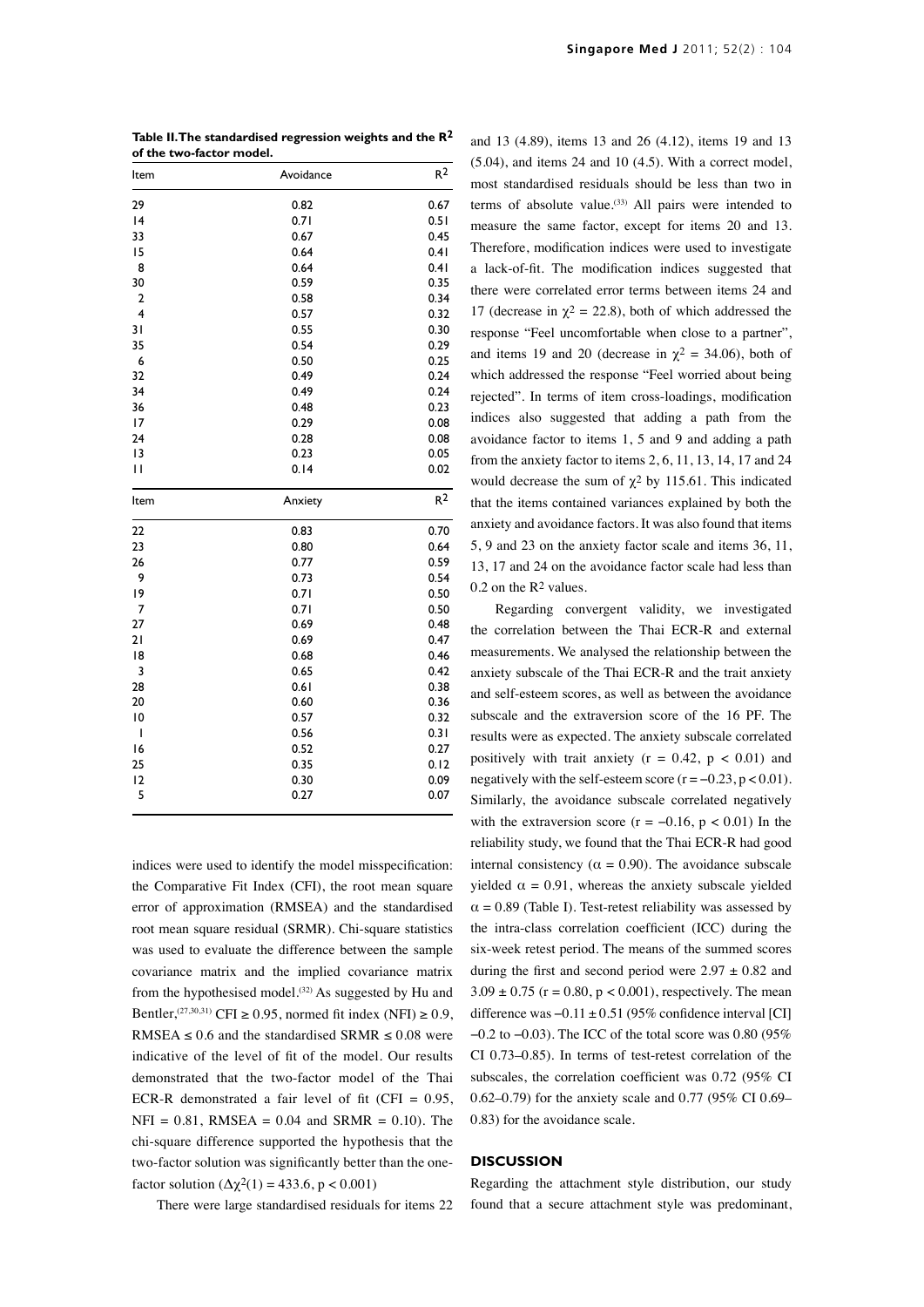similar to that previously reported by Ciechanowski et al.(33) The Thai ECR-R showed acceptable internal consistency, test-retest reliability, construct and convergent validity. The factors extracted in our study coincided with the study of Tsagarakis et al, $(15)$  where seven factors initially accounted for 60% of the variance. Their study was the first investigation in a non-Anglo-Saxon language and cultural context, and it was found to be suitable in terms of psychometric properties. Our study yielded similar results, confirming that the translated ECR-R still possesses acceptable reliability and validity within a different culture. The mean figures for the Thai ECR-R were avoidance 2.89  $\pm$  0.95 and anxiety 3.46  $\pm$ 0.99, while in the original study by Tsagarakis et al, the avoidance score was  $3.02 \pm 0.93$  and the mean score G-ECR-R for anxiety was  $3.60 \pm 1.04$ .<sup>(15)</sup>

With regard to the model's fit, we found both good and poor indices. Besides a relatively small sample size, a model's lack-of-fit may be attributed to some items that addressed extraneous content, which do not effectively represent the latent construct for which they were written. However, the two-factor model was significantly more appropriate than the single-factor model, while there was no difference between models with two factors and those with more than two factors. Thus, it could be concluded that the two-factor model was the most relevant to the hypothesised model. Although the model fit did not yield a satisfactory result, and thus requires further investigation, we discuss some hypotheses for the lack-of-fit here.

The inappropriate values of SRMR and NFI indicated both simple and complex model misfits, and these may be explained by large, standardised residuals, which led to item sharing (i.e. items 12 and 3) or low R2 values (e.g. items 5, 9, and 23 for the anxiety factor and items 11, 13, 17 and 24 for the avoidance factor). These items were poorly associated with the underlying dimension and failed to contribute to the scale. In addition, some multidimensional items also had an impact on the level of fit.

Interestingly, our results support the recent study carried out by Lo et al,  $(34)$  in which they found that the items that caused the model's lack-of-fit were similar. In Lo et al's study, a higher-order factor analysis of a modified ECR was used. They found that the 'discomfort with closeness' factor, which should represent an avoidance orientation, had a double-loading. This factor comprised the items corresponding to our problematic items, i.e. items 2, 3, 11, 17 and 24. In addition, the item addressed as extraneous content in Fairchild and Finney's study<sup> $(17)$ </sup> was found to play the same role in our study, i.e. item 12 ("I'm afraid that once a romantic partner gets to know me, he or she won't like who I really am"). Finally, a new set of 28-item questionnaire, as recommended by modification indices, was re-analysed. Some items were removed from the new set to ease administration. These were items 24, 17, 13 and 11 on the avoidance factor and items 23, 12, 9 and 5 on the anxiety factor. The results turned out an adequate model fit, as follows:  $CFI = 0.99$ ,  $NFI = 0.86$ , RMSEA =  $0.021$ , SRMR =  $0.07$ .

In summary, the Thai ECR-R demonstrates good internal consistency and fair-to-good test-retest reliability. The lack of fitness of the model suggests that some items on the scale were inappropriate in the representation of the constructs of anxiety and avoidance. Deleting some items provided a better construct validity. A stand-alone examination of the 28-item ECR-R (or less items) should be conducted, particularly with a more general sample of the population.

### **ACKNOWLEDGEMENTS**

This research was funded by the Faculty of Medicine, Chiang Mai University, Thailand. The authors wish to thank Assistant Prof Dr Ruetinan Samuttai, Faculty of Education, Chiang Mai University and Dr Numchai Suppareakchaisakul, Srinakharinwirot University, Bangkok for their suggestions regarding the confirmatory factor analysis and Lisrel programme.

#### **REFERENCES**

- 1. Bowlby J. Attachment and loss. Volume 2. Separation: Anxiety and anger. New York: Basic Books, 1973.
- 2. Bowlby J. Attachment and loss. Volume 3. Loss: Sadness and depression. New York: Basic Books, 1980.
- 3. Bowlby J. Attachment and loss. Volume 1. Attachment. 2nd edition. New York: Basic Books, 1982.
- 4. Johnson LN, Ketring SA, Rohacs J, Brewer AL. Attachment and the therapeutic alliance in family therapy. Am J Fam Ther 2006: 34:205-18.
- 5. Naaman S, Pappas JD, Makinen J, Zuccarini D, Johnson-Douglas S. Treating attachment injured couples with emotionally focused therapy: a case study approach. Psychiatry 2005; 68:55-77.
- 6. Parish M, Eagle MN. Attachment to the therapist. Psychoanal Psychol 2003, 20:271-286.
- 7. Bowlby J. The making and breaking of affectional bonds. London: Tavistock, 1979.
- 8. Ainsworth MDS, Blehar MC, Waters E, Wall S: Patterns of Attachment: A Psychological Study of the Strange Situation. New Jersey: Hilldales, 1978.
- 9. Bartholomew K, Horowitz LM. Attachment styles among young adults: a test of a four-category model. J Pers Soc Psychol 1991; 61:226-244.
- 10. Bartholomew K, Griffin DW. The metaphysics of measurement: the case of adult attachment. In: Bartholomew, K and Perlman, D (Eds). Advances in Personal Relationships. London: Jessica Kingsley, 1994;5:17-52.
- 11. Brennan KA, Clark CL, Shaver PR. Self-report measures of adult romantic attachment. In: Attachment Theory and Close Relationships J.A Simpson JA, Rholes WS, eds. New York: Guilford, 1998: 46-76.
- 12. Fraley RC, Waller NG, Brennan KA. An item response theory